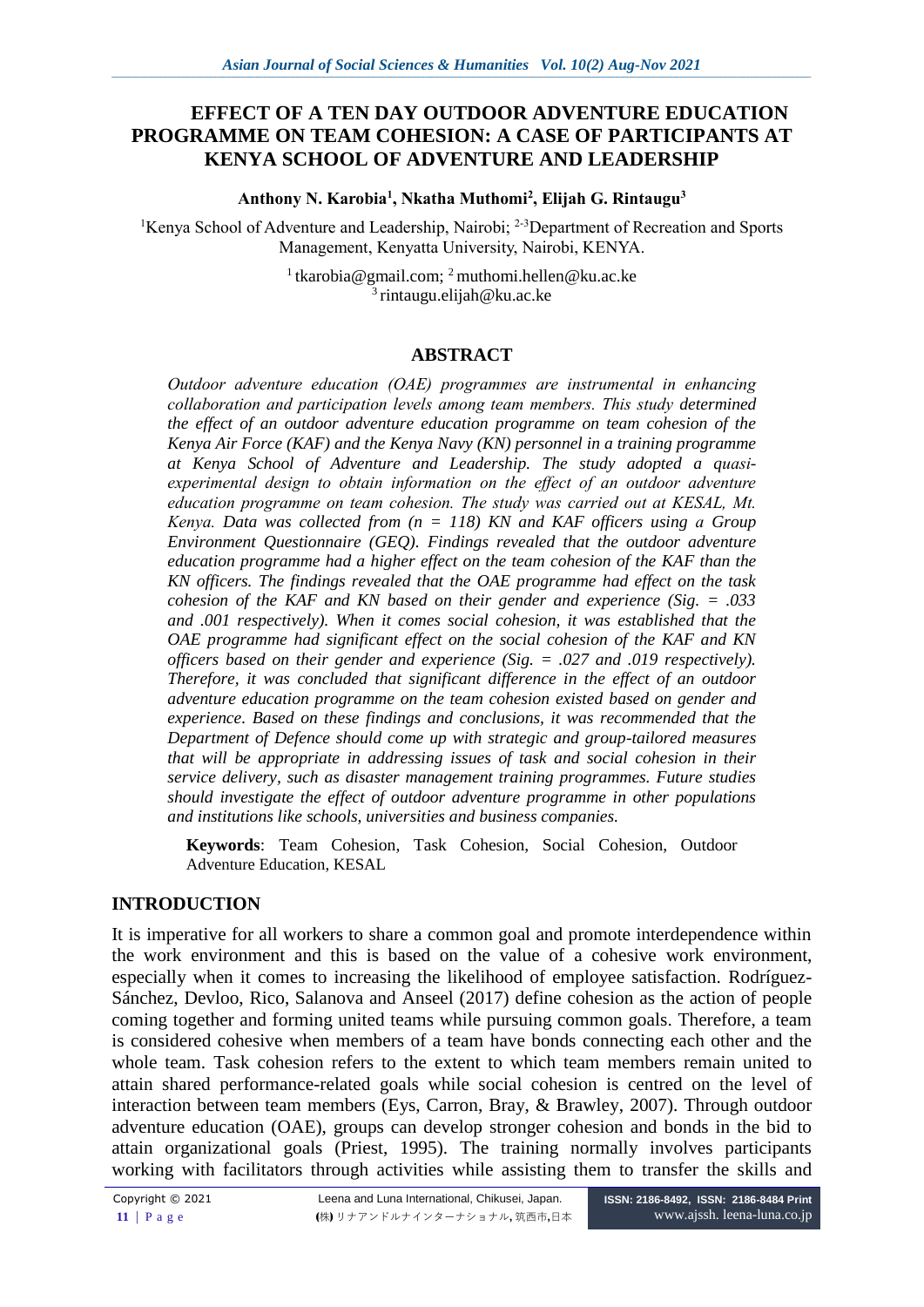knowledge learned in adventure to a working milieu and encouraging them to periodically reflect on their experiences. Corporate adventure programmes are efficient means for group development. Just as affirmed by Ndung'u (2015) and Seaman (2008), outdoor adventure education plays a significant role in enhancing social competence and team working skills.

Outdoor education programmes improve output by improving self-awareness and selfsufficiency; building trust, and creating a shared history for people (Payne, 2000). These improvements are then believed to advance interpersonal communication, work satisfaction, morale, team-commitment and cohesiveness; which leads to better conflict management, better turnover, and lower absenteeism rate (Boyle, 2003; Priest, 1995; Williams, Graham & Baker, 2003). Group cohesion, which manifests as: task cohesion and social cohesion, is a crucial aspect for security forces anywhere in the world for it helps strengthen teamwork (McBride, 2006).

Cohesion has long been a central tenet in military writings, and this is a position that is supported by MacCoun and Hix (2010) who took time to evaluate the contributions of earlier scholars towards social cohesion in the military. MacCoun and Hix believe that in the years immediately after World War II, most of the scholars indicated that social cohesion was essential to military effectiveness. The insights in their conclusions were based on the data collected from American and German military men and women.

In Kenya, the Kenya Air Force (KAF) and the Kenya Navy (KN) are tasked with protecting the country against external attacks from the air and water respectively (Kenyan Constitution, 2010). Defence forces need to work together in synergy and as cohesively bonded teams to ensure that they successfully achieve their goals and objectives (Daily Nation, 2014). Success can only be realized if the factions not only work as a team in their specific factions or units, but also as a whole cohesive team under the name of the Kenya Defence Forces (KDF). Kenya has embraced the use of outdoor adventure education programmes in KDF training, owing to the Government's commitment by starting and sustaining its own adventure and leadership training school, Kenya School of Adventure and Leadership (KESAL), under the Ministry of Interior and Coordination of National Government. This study was set to assess the effect of an outdoor adventure education programme on team cohesion of the KAF and the KN personnel in a training programme at KESAL. The study also sought to find out the effect of an outdoor adventure education programme on task cohesion and social cohesion of KAF and KN officers based on their gender and work experience.

# **METHODOLOGY**

A quasi-experimental design was used in assessing the effect of the outdoor adventure education programme on team cohesion of KAF and KN participants in a 10 day training programme. As a developmental programme, the goal was to facilitate personal growth of participants with the focus on how they see, feel, comprehend, and conduct themselves and was supervised by field instructors. The programme activities engaged in, included hiking and backpacking, essential outdoor skills activities such as maps and compass, first aid, minimum impact camping, shelter construction and outdoor cooking, rock climbing, jungle navigation, rope courses, initiative tests and group dynamic exercises. In order to assess the effect of an intervention, a pre- and post-test approach was integrated in the study, and it involved three phases: pre-test, participation in OAE programme, and post-test.

The dependent variables were task and social cohesion while the independent variables were the outdoor adventure education programme, gender and work experience. The study took place at Mt. Kenya, where KESAL is located. KESAL is a public sector training institution established in 1990 offering experiential outdoor adventure education programmes to Government and private sector institutions.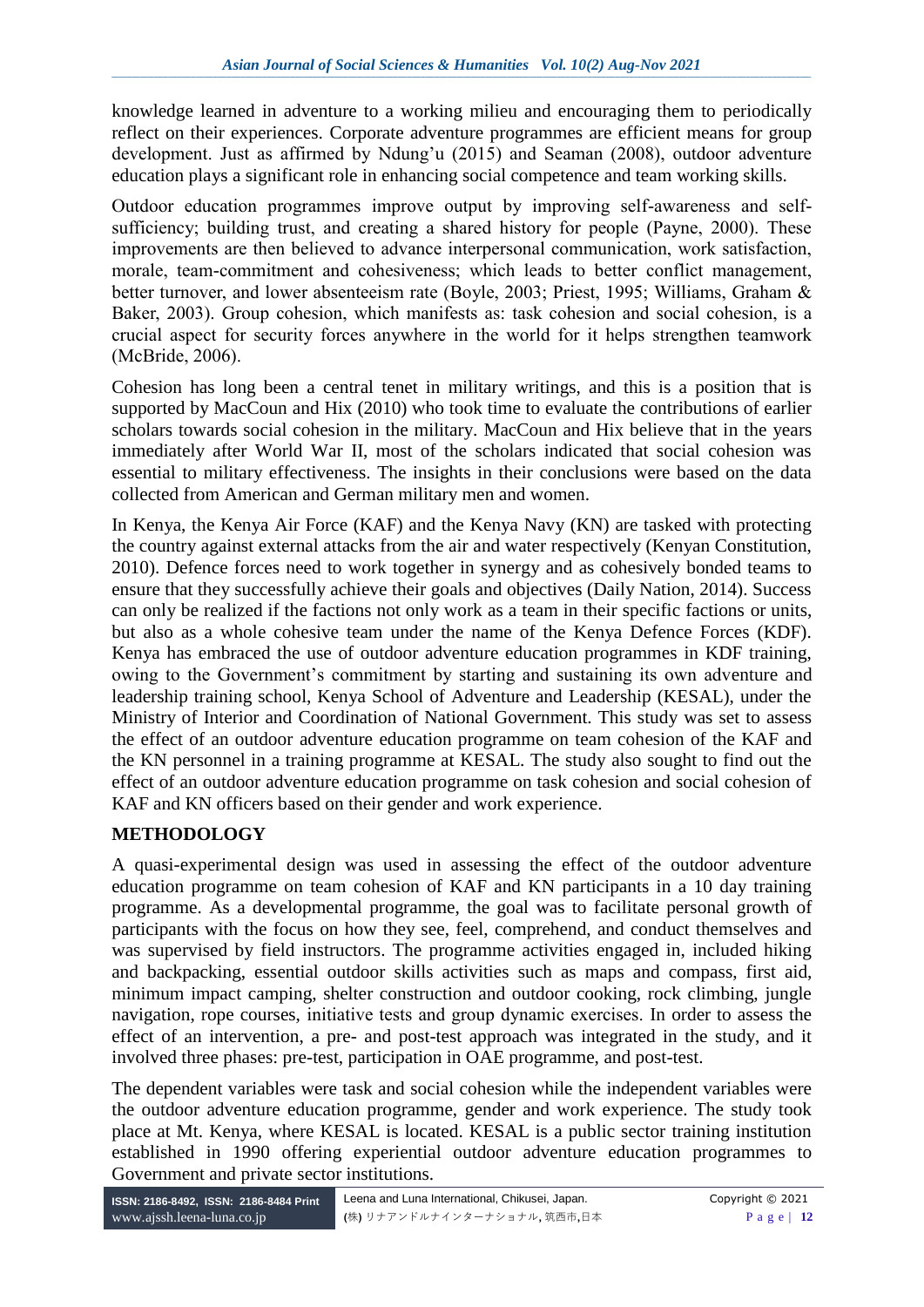Ethical approval was obtained from Kenyatta University Ethics Review Committee (KUERC), Application No: PKU/618/1702, and a research permit obtained from National Commission for Science, Technology and Innovation (NACOSTI), Ref. No. NACOSTI/P/17/73298/15530. Before collecting data, the researchers sought the approval of KESAL and then sought approval from the relevant authorities in the KAF and the KN. After getting the go-ahead from all the relevant authorities, the researchers sought consent from the participants. Then the questionnaires were administered at KESAL before (pre-test) and after (post-test) the outdoor education programme.

# **Population, Size and Sampling Technique**

Organized groups from both KAF and KN were targeted and engaged in a 10-day outdoor adventure education programme. A total of 120 officers signed for the OAE programme but only 118 officers took part in the pre-test, actual training, and post-test exercises. KESAL can only accommodate a limited number of participants, which defines the adopted sample size. The study adopted the census method, where data was collected from each unit of the population relating to the question of the study.

### **Research Instrument and Data Analysis**

A demographic and Group Environment Questionnaire (GEQ) by Carron, Brawley, & Widmeyer (2002) was used as the instrument for collecting data. The GEQ had a total of 19 comprehensive closed-ended questions which estimated team cohesion in terms of group integration and individual attraction. The paired/dependent sample t-test was conducted to test the hypotheses on the effect of outdoor adventure education outcomes. Means from the same dependent variable were compared, drawn from the pre-test and post-test means related to participants' gender. A one-way ANOVA analysis, using post hoc tests, was also conducted to test the differences in recorded mean scores with regard to work experience for statistical significance. All the hypotheses were tested at a significance level of  $p>0.05$ .

### **RESULTS**

### **Respondents Demographics**

Data was gathered from a total of 118 KN and KAF officers. There were more male officers (84.6%) than females 17 (15.1%). In total, the KAF officers made up 56.67% of the sample while the rest (43.33) were officers from the KN. The majority (83.2%) ranged between 26-35 years while those between 36-45 years represented 16% of the whole figure. Those below the age of 25 years were marked at 0.1%. Majority (56.4%) of the respondents had been in the military for 6 to 10 years, while 37% of the total respondent stated that they had served in their different posts within the military for the last 11 to 20 years. On the other hand, 4.3% and 1.7% indicated that they had been in service for less than 5 year and more than 21 years respectively.

### **Team Cohesion and OAE Programme**

The findings of the study (Table 1)show a significant difference in the task and social cohesion scores for KAF with t (68) = 3.04825, p = 0.0033 and t (68) = -2.21105, p = 0.0304 respectively. There is also a significant difference in the task and social scores for KN with t  $(48) = 3.17001$ ,  $p = 0.0027$  and t  $(48) = -2.03563$ ,  $p = 0.0473$  respectively.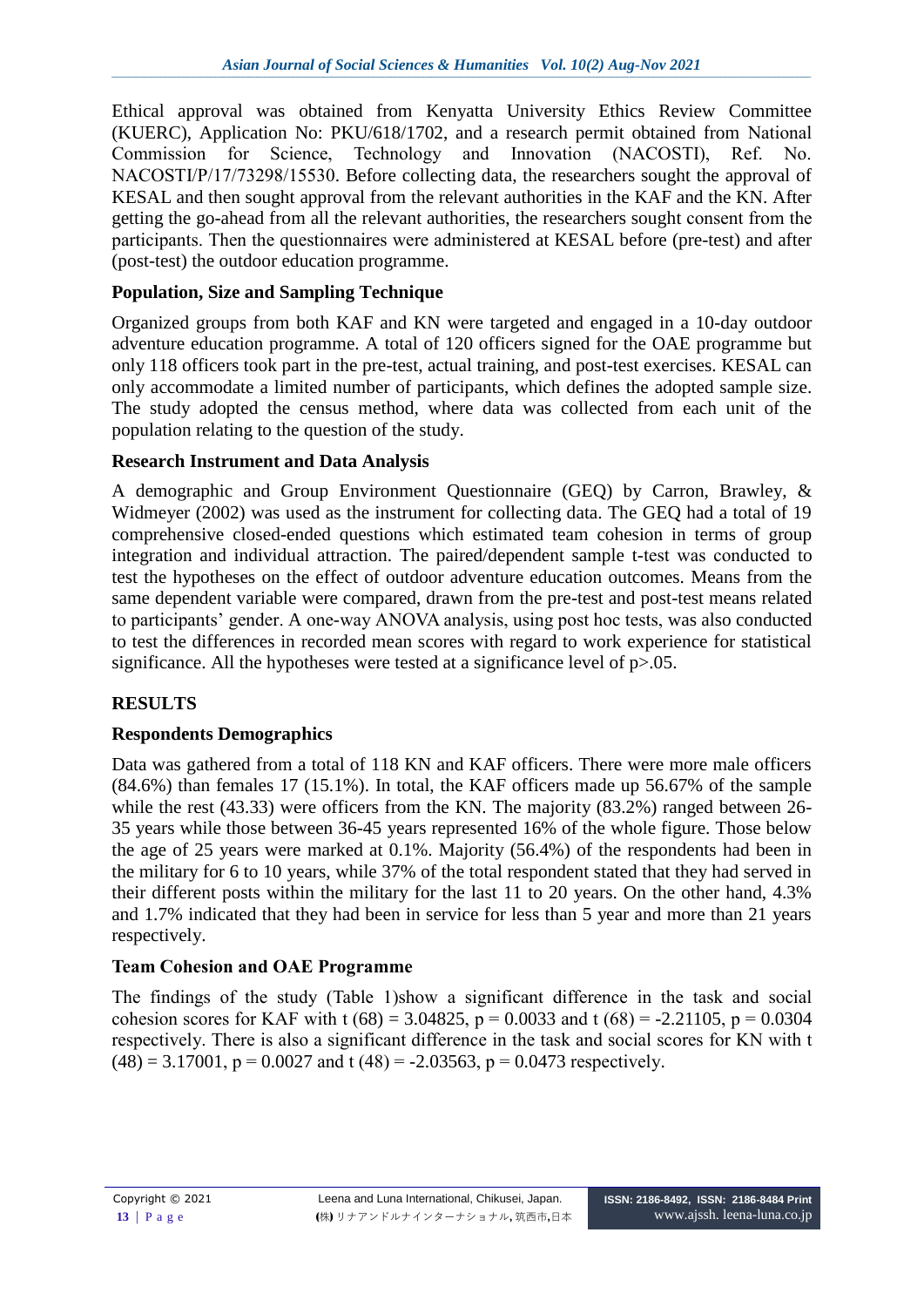| <b>Pre- and Post-test</b><br><b>Scores</b> | MD      | <b>SD</b> | т        | df | Sig.  | <b>Effect</b><br><b>Size</b> |
|--------------------------------------------|---------|-----------|----------|----|-------|------------------------------|
| <b>KAF Task Cohesion</b>                   | 0.10    | 0.273     | 3.048    | 68 | .0033 | 0.033                        |
| <b>KAF Social Cohesion</b>                 | $-0.13$ | 0.488     | $-2.211$ | 68 | .0304 | 0.055                        |
| <b>KN Task Cohesion</b>                    | 0.17    | 0.375     | 3.170    | 48 | .0027 | 0.067                        |
| <b>KN</b> Social Cohesion                  | $-0.07$ | 0.241     | $-2.036$ | 48 | .0473 | 0.027                        |

**Table 1: Cohesion scores in the KAF and the KN before and after the programme**

\* Statistically significant p<0.05

These results suggest that the participants' perception of their task and social cohesion were significant after the outdoor adventure education programme. Therefore, the corresponding hypothesis was rejected as there was a significant difference in the effect of an outdoor adventure education programme on the participants' team cohesion. Overall, the effect sizes from the pre-test to the post-test were small (less than 0.2) for both the KAF and KN personnel. This indicates that the OAE programme had a positive impact on the participants' task and social cohesion.

#### **Task Cohesion and social cohesion and OAE programme based on participants' gender**

The findings in table 2 shows a statistically significant difference between the males' task cohesion scores before and after the outdoor adventure education programme,  $t(100)$  = 2.3451,  $p = 0.021$ . The findings also recorded a statistically significant difference between the females' task cohesion scores before and after the programme,  $t(16) = 2.3334$ ,  $p = .033$ . The effect sizes from the pre-test to the post-test task cohesion scores were small (less than 0.2) for both the male and female officers.

| <b>Pre- and Pot-test Scores</b> | MD       | <b>SD</b> | t        | df  | Sig. | <b>Effect Size</b> |
|---------------------------------|----------|-----------|----------|-----|------|--------------------|
| Males Task Cohesion             | 0.19     | 0.814     | 2.345    | 100 | .021 | 0.047              |
| <b>Females Task Cohesion</b>    | 0.26     | 0.459     | 2.333    | 16  | .033 | 0.055              |
| Males Social Cohesion           | $-0.167$ | 0.785     | $-2.138$ | 100 | .035 | $-0.0407$          |
| <b>Females Social Cohesion</b>  | $-0.012$ | 0.020     | $-2.434$ | 16  | .027 | $-0.0039$          |

**Table 2: Task and social cohesion and OAE programme based on participants' gender**

**\* Statistically significant p<0.05**

As per Table 2, the results showed a statistically significant difference between the males' social cohesion scores before and after the OAE programme,  $t(100) = -2.138$ ,  $p = .035$ . There was also significant difference between the females' social cohesion scores before and after the OAE programme,  $t(16) = -2.434$ ,  $p = .027$ . The effect sizes from the pre-test to the posttest social cohesion scores were small (less than 0.2) for both the male and female officers.

Consequently, the corresponding null hypothesis was rejected as there was notable effect of the outdoor adventure education programme on the participants' task cohesion and social cohesion based on their gender. This indicates that the OAE programme had a positive impact on the participants' social cohesion and task cohesion based on their gender.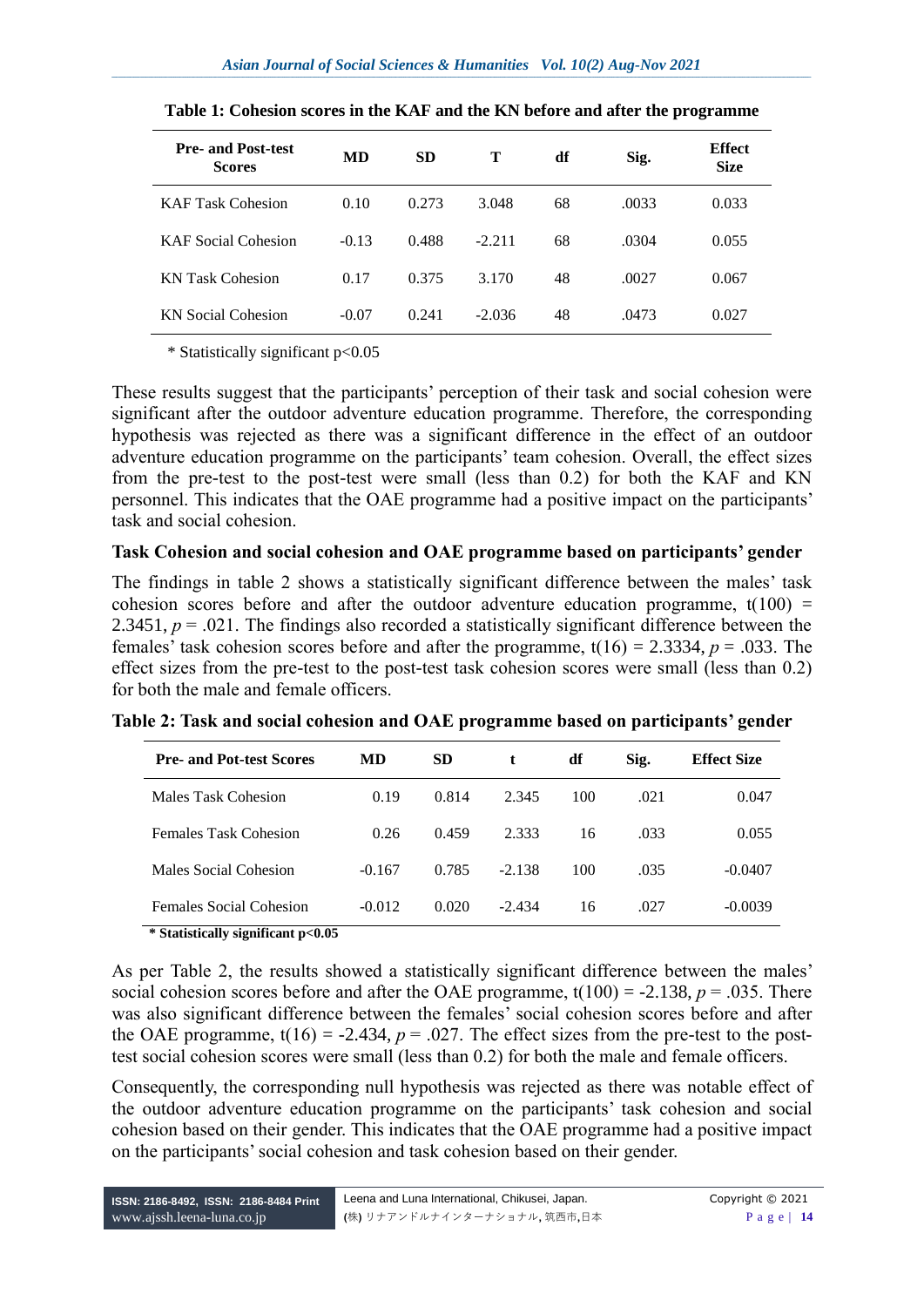#### **Task Cohesion and OAE Programme based on Work Experience**

The results in Table 3 showed a significant effect of OAE programme on task cohesion at the p<.05 level for participants' work experience with  $F(15,102) = 1.1436$ ,  $p = .001$ . Thus, the corresponding hypothesis was rejected as the OAE programme recorded a significant effect on participants' task cohesion based on their work experience.

|                                     | Sum of         |     |        |        |      |
|-------------------------------------|----------------|-----|--------|--------|------|
|                                     | <b>Squares</b> | df  | MS     | F      | Sig. |
| <b>Task cohesion Between Groups</b> | 67.8645        | 15  | 4.5243 | 1.1436 | .001 |
| Task cohesion Within Groups         | 403.5253       | 102 | 3.9561 |        |      |
| <b>Total</b>                        | 47139.13       | 117 |        |        |      |
| Social cohesion Between<br>Groups   | 39.114         | 7   | 5.588  | 1.729  | .019 |
| Social cohesion Within Groups       | 355.408        | 110 | 3.231  |        |      |
| <b>Total</b>                        | 394.522        | 117 |        |        |      |

| Table 3: Post-test task cohesion and social cohesion scores as per work experience |  |  |  |  |  |
|------------------------------------------------------------------------------------|--|--|--|--|--|
|                                                                                    |  |  |  |  |  |

# **DISCUSSION**

The study results indicated that the OAE programme had a significant effect on the overall team cohesion, including task and social cohesion, of Kenya Air Force and Kenya Navy officers. In every dynamic workplace, the desire to work together as a team is often associated with the nature of work and the changing organizational values, structures, processes and expectations. Illeris (2010) believes that a dynamic workplace is characterized by transformative elements of team formation such as creative freedom, commitment and trust, adaptability, diversity of capability, and communication. This is in line with the goal of developing strong teams which are consistent with the organizational vision and policy. One way of achieving such prospect is by adopting the practicalities of outdoor adventure education, which is characterized by the expeditions or residential wilderness-based experiences.

In this study, the post-programme scores for the social cohesion increased. Ahronson and Cameron (2007) found that high social cohesion and individual task ratings were associated with lower levels of psychological distress. In this study, participants required social cohesion to keep motivated to finish the rigorous course of a team.

The relationship between team cohesion and performance is highly defined in situations or tasks that require relatively high levels of performance monitoring, coordination, and communication among team members. In this study, particularly in improving group performance, task cohesion was highly required. This is a position that was sustained by MacCoun (1996) upon reviewing civilian and military of team performance and cohesion. One has to understand the group dynamics of a team, especially what brings group members together and sustains them through a certain task or situation. This was eminent with both the KAF and KN officers when working together to complete a task.

The study also found out that the OAE programme had a significant effect on task and social cohesion based on the participants' gender and work experience. Shellman and Ewert (2010) Assert that males tend to value OAE activities related to dominance or power such as jungle navigation exercise, high rope courses and rock climbing whereas females valued those related to trust activities such as initiative tests and group dynamic exercises. Such a perspective is partly associated with sex-role stereotypes as females and males may react to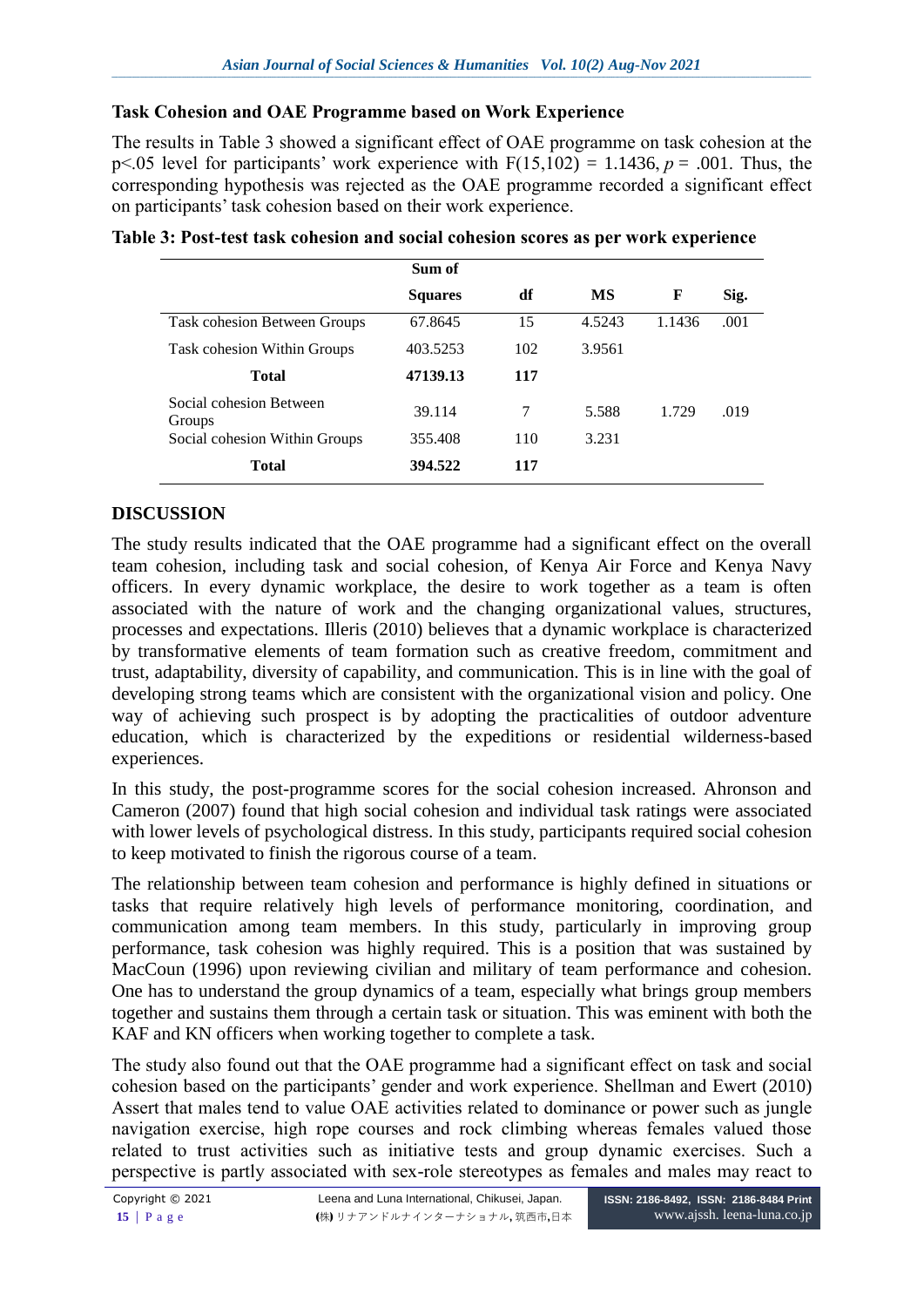training programmes in different ways. For instance, while a male participant's triumph is more likely to be ascribed to his abilities; both female and male participants are more likely to credit a female's accomplishment to special efforts or luck. As supported by Goldenberg, McAvoy and Klenosky (2005), these perceptions have a tendency of producing varying levels of self-efficacy in females and males. Such dissimilarities in motivation are believed to influence participants' behavior and in the end, programme outcomes.

In terms of work experience, a team that has been together for long and that is highly cohesive has a tendency of performing much better than teams with shorter work experience (Banwo, Du and Onokala, 2015). This shows that the organizational tenure of employees has an effect on the overall performance of teams.

These findings serve as an evaluation of adventure and teambuilding courses and their effect on team cohesion. Furthermore, researchers in various Kenyan institutions who are interested in outdoor adventure activities and team building and team cohesion find this study useful, particularly in policy formulation and training programme management. Since outdoor adventure education is characterized by competing tasks primarily associated with intrapersonal and interpersonal relationships, the findings provide insights into the practices that impact on team cohesion.

### **CONCLUSIONS**

The findings of this study have shown a consistent significant difference in the effect of an outdoor adventure education programme on the team cohesion. This is also supported by the effect of OAE programme on task and social cohesions based on participants' gender and work experience. The results highlight on the significance of policy formulation with regard to increasing the accessibility and efficiency of outdoor adventure education by the Kenya Defense Forces. It is also recommended that future studies should investigate the effect of outdoor adventure programme in other populations and institutions like schools, universities and business companies. Such studies should also consider longer or shorter time durations in establishing whether the OAE programmes will have an impact on course participants' team cohesion.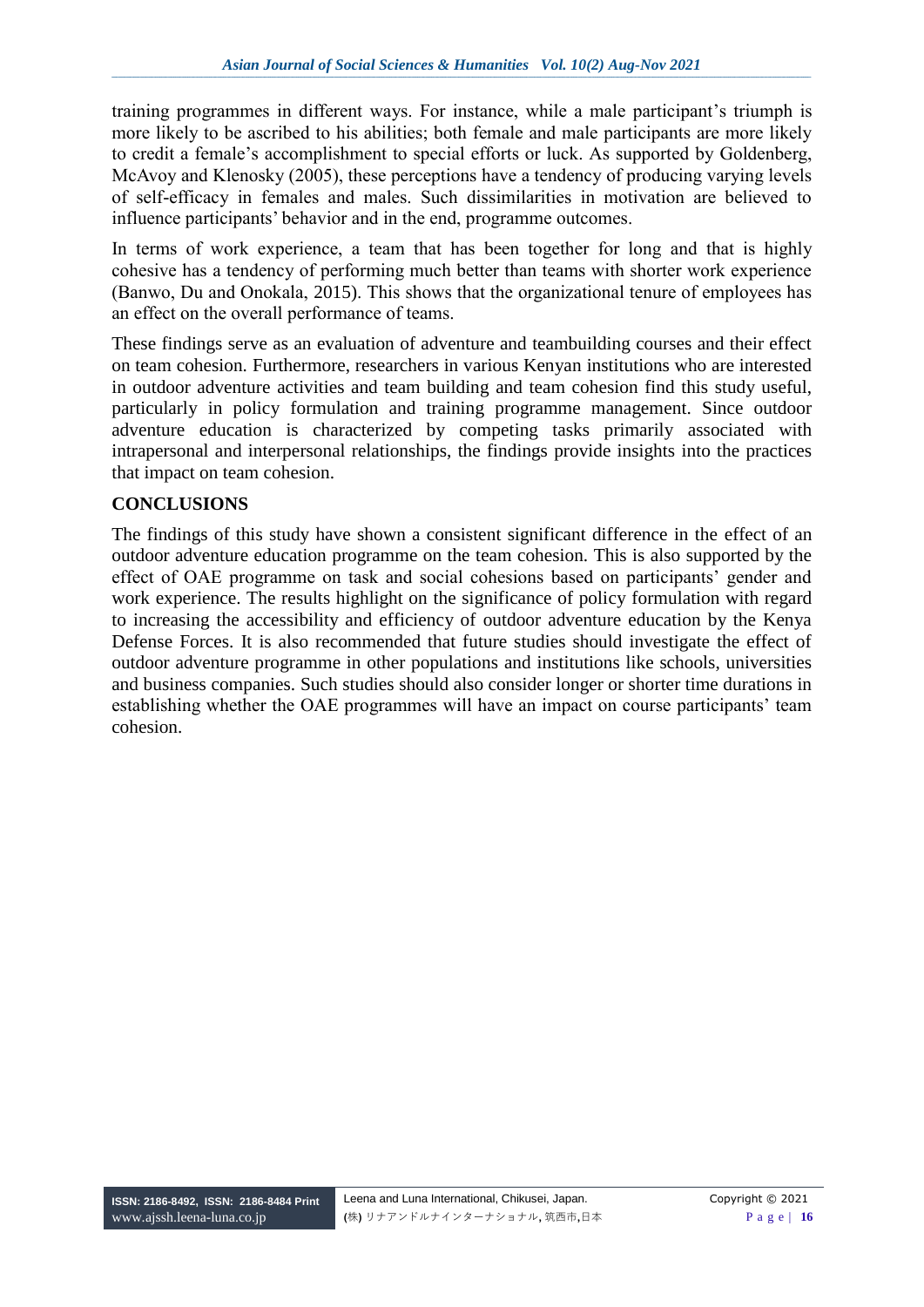#### **REFERENCES**

- [1]. Ahronson, A., & Cameron, J. E. (2007). The nature and consequences of group cohesion in a military sample. *Military Psychology*, *19*(1), 9.
- [2]. Banwo, A. O., Du, J., &Onokala, U. (2015). The Impact of Group Cohesiveness on Organizational Performance: The Nigerian Case. *International Journal of Business and Management*, *10*(6), 146.
- [3]. Boyle, T. (2003*). The impact of adventure-based training on team cohesion and psychological skills development in elite sporting teams*. USA: Dissertation.com.
- [4]. Carron, A. V., & Brawley, L. R. (2012). Cohesion: Conceptual and measurement issues. *Small Group Research*, *43*(6), 726-743.
- [5]. Carron, A. V., Brawley, L. R., &Widmeyer, N. W. (2002). *The group environment questionnaire: Test manual*. Morgantown, WV: Fitness Information Technology.
- [6]. Daily Nation, (January 2014). Some of the terror incidents in Kenya this year. Daily Nation
- [7]. Eys, M. A., Carron, A. V., Bray, S. R., & Brawley, L. R. (2007). Item wording and internal consistency of a measure of cohesion: The Group Environment Questionnaire. *Journal of Sport and Exercise Psychology*, *29*(3), 395-402.
- [8]. Goldenberg, M., McAvoy, L., &Klenosky, D. B. (2005). Outcomes from the components of an Outward Bound experience. *Journal of Experiential Education*, *28*(2), 123-146.
- [9]. Hogg, M. A. (2001). A social identity theory of leadership. *Personality and social psychology review*, *5*(3), 184-200.
- [10]. Illeris, K. (2010). *The fundamentals of workplace learning: Understanding how people learn*
- [11]. MacCoun, J., & Hix, W. M. (2010). Unit cohesion and military performance. In B. Rostker, S. D. Hosek, J. D. Winkler, B. J. Asch, S. M. Asch, C. Baxter, C., ... & R. L. Collins, *Sexual orientation and U.S. military personnel policy: An update of RAND's 1993 study* (pp.137-165). Pittsburgh, PA: Rand Corporation.
- [12]. MacCoun, R. J. (1996). Sexual orientation and military cohesion: A critical review of the evidence. *Out in Force: Sexual Orientation and the Military*, 157-176.
- [13]. McBride, M. (2006).Encouraging cohesion in small groups. *Communication Teacher. 20* (2), 53-56.
- [14]. Ndung'u, P. (2015). Effect of outdoor experiential education on life effectiveness skills and teamwork among selected Kenya army and administration police in Kenya.(Unpublished master's thesis).Kenyatta University, Nairobi.
- [15]. Payne, J. (2000). Outdoor training corporate jolly or valuable development tool? *Training & Management Development Methods. 14*(1): 601.
- [16]. Priest, S. (1995). Research for EDTD and CAT programming. In L. S. Frank (Ed.). *Association for Experiential Education International Conference Proceedings* (pp. 215- 219). Boulder, CO: Association for Experiential Education.
- [17]. Rodríguez-Sánchez, A. M., Devloo, T., Rico, R., Salanova, M., &Anseel, F. (2017). What makes creative teams tick? Cohesion, engagement, and performance across